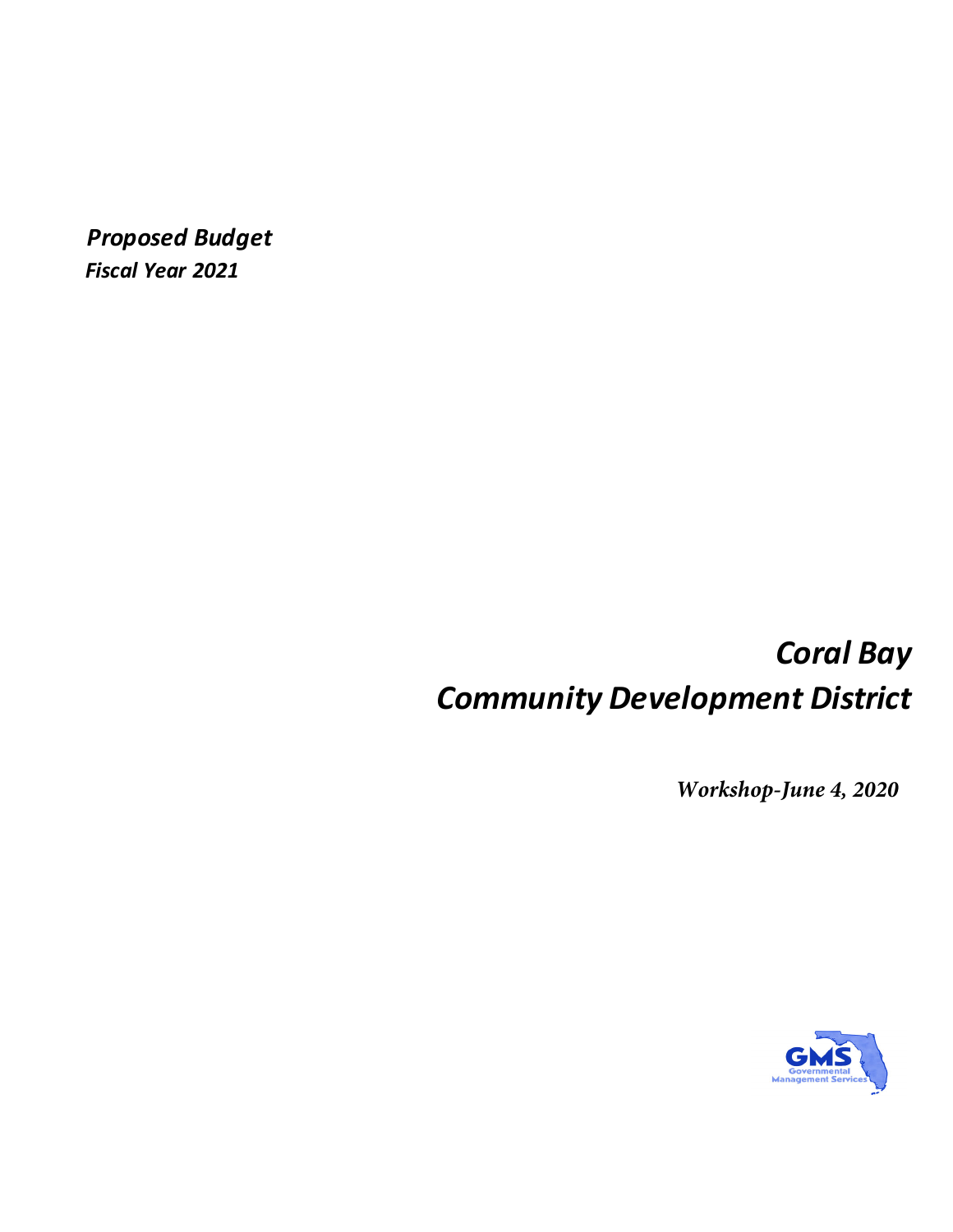# **Coral Bay**

## **Community Development District**

*TABLE OF CONTENTS*

| General Fund                      |            |
|-----------------------------------|------------|
| <b>Budget</b>                     | Page $1-2$ |
| <b>Schedule of Major Projects</b> | Page 3     |
| <b>Narrative</b>                  | Page 4-10  |
| Debt Service Fund - Series 2012   |            |
| <b>Budget</b>                     | Page 11    |
| <b>Amortization Schedule</b>      | Page 12    |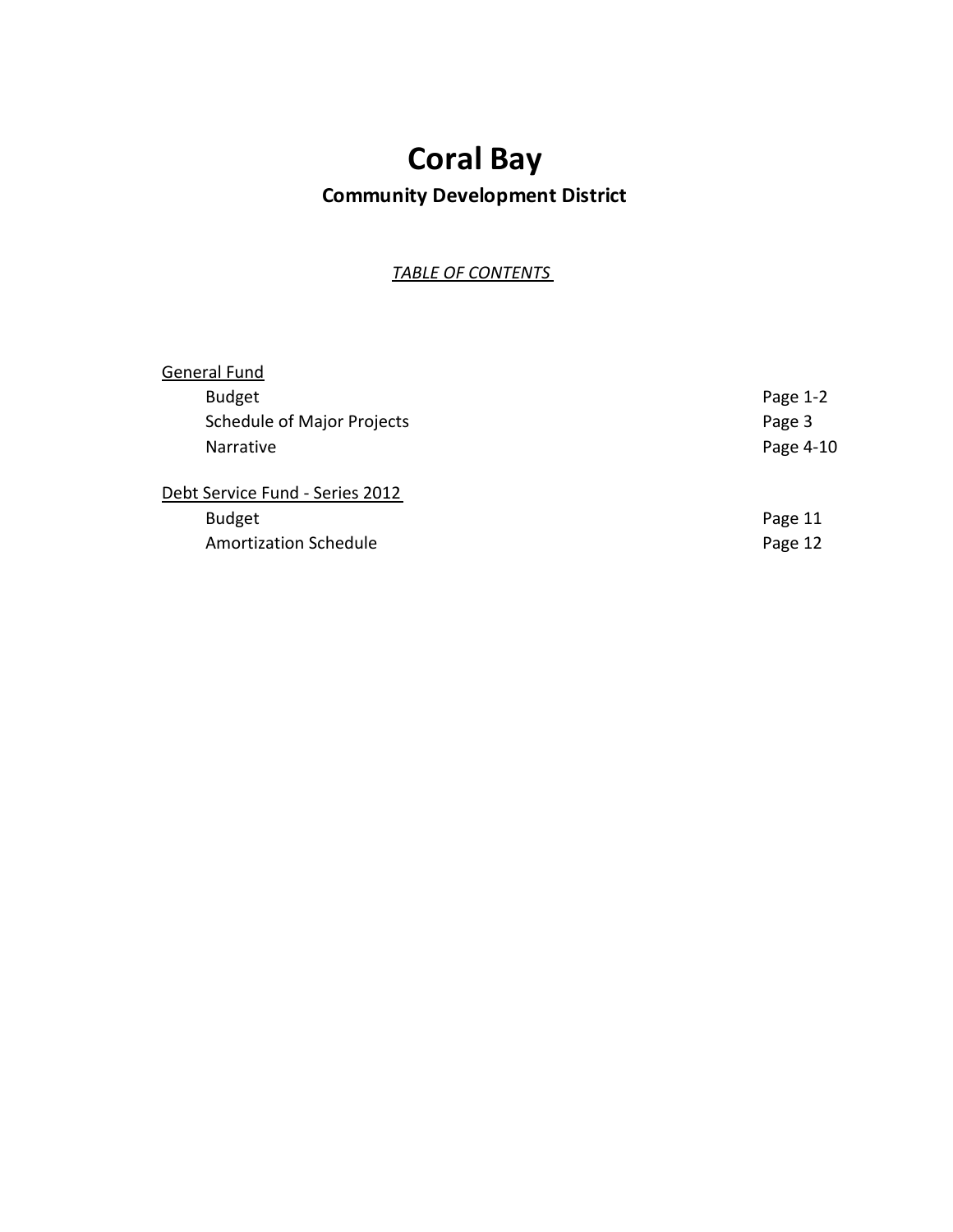## **Coral Bay**

#### **Community Development District Community Development District Community Development District**

| <b>Description</b>                    | Adopted<br><b>Budget</b><br>FY 2020 | Actual<br>Thru<br>4/30/20 | Projected<br>Next<br>5 Months | <b>Total</b><br>Projected<br>9/30/19 | Proposed<br><b>Budget</b><br>FY 2021 |
|---------------------------------------|-------------------------------------|---------------------------|-------------------------------|--------------------------------------|--------------------------------------|
| <b>Revenues</b>                       |                                     |                           |                               |                                      |                                      |
| <b>Maintenance Assessments</b>        | \$1,258,557                         | \$1,215,672               | \$44,760                      | \$1,260,432                          | \$1,258,557                          |
| Interest Income                       | \$750                               | \$696                     | \$250                         | \$946                                | \$750                                |
| Gate Damage Proceeds                  | \$0                                 | \$673                     | \$0                           | \$673                                | \$0                                  |
| <b>Toscana Contributions</b>          | \$2,000                             | \$0                       | \$2,000                       | \$2,000                              | \$2,500                              |
| <b>FEMA Reimbursement</b>             | \$0                                 | \$1,043                   | \$0                           | \$1,043                              | \$0                                  |
| Undesignated Fund Balance             | \$595,901                           | \$640,312                 | \$0                           | \$640,312                            | \$562,165                            |
| <b>TOTAL REVENUES</b>                 | \$1,857,209                         | \$1,858,396               | \$47,010                      | \$1,905,406                          | \$1,823,972                          |
| <b>Expenditures</b>                   |                                     |                           |                               |                                      |                                      |
| <u>Administrative</u>                 |                                     |                           |                               |                                      |                                      |
| Supervisor's Fees                     | \$13,000                            | \$5,800                   | \$5,000                       | \$10,800                             | \$12,000                             |
| <b>FICA Expense</b>                   | \$995                               | \$444                     | \$383                         | \$826                                | \$918                                |
| Attorney's Fees                       | \$35,000                            | \$15,750                  | \$15,750                      | \$31,500                             | \$35,000                             |
| <b>Engineering Fees</b>               | \$15,000                            | \$18,553                  | \$5,000                       | \$23,553                             | \$15,000                             |
| Annual Audit                          | \$3,850                             | \$0                       | \$3,400                       | \$3,400                              | \$3,500                              |
| <b>Trustee Fees</b>                   | \$7,218                             | \$7,589                   | \$0                           | \$7,589                              | \$7,218                              |
| <b>Management Services</b>            | \$65,183                            | \$38,023                  | \$27,160                      | \$65,183                             | \$67,139                             |
| <b>Computer Time</b>                  | \$1,000                             | \$583                     | \$417                         | \$1,000                              | \$1,000                              |
| <b>Commissions/Tax Collector</b>      | \$15,491                            | \$15,044                  | \$429                         | \$15,472                             | \$15,491                             |
| Postage and Delivery                  | \$750                               | \$342                     | \$244                         | \$586                                | \$750                                |
| <b>Printing and Binding</b>           | \$2,000                             | \$887                     | \$633                         | \$1,520                              | \$2,000                              |
| Insurance                             | \$50,000                            | \$39,811                  | \$7,310                       | \$47,121                             | \$50,562                             |
| Legal Advertising & Other             | \$1,000                             | \$878                     | \$627                         | \$1,506                              | \$1,000                              |
| <b>Office Supplies</b>                | \$300                               | \$177                     | \$127                         | \$304                                | \$300                                |
| Dues, Licenses, Subs                  | \$1,200                             | \$1,150                   | \$0                           | \$1,150                              | \$1,200                              |
| <b>Website Compliance</b>             | \$1,000                             | \$583                     | \$417                         | \$1,000                              | \$1,000                              |
| <b>Bond Interest</b>                  | \$7,194                             | \$7,194                   | \$0                           | \$7,194                              | \$0                                  |
| <b>Bond Principal</b>                 | \$165,750                           | \$165,750                 | \$0                           | \$165,750                            | \$0                                  |
| <b>TOTAL ADMINISTRATIVE</b>           | \$385,930                           | \$318,557                 | \$66,895                      | \$385,452                            | \$214,078                            |
| <u>Facilities Maintenance</u>         |                                     |                           |                               |                                      |                                      |
| <b>Field Management Fees</b>          | \$21,493                            | \$12,538                  | \$8,955                       | \$21,493                             | \$22,138                             |
| Contractual-Security                  | \$158,929                           | \$98,251                  | \$60,678                      | \$158,929                            | \$158,929                            |
| <b>Security Patrols</b>               | \$32,000                            | \$24,076                  | \$17,197                      | \$41,273                             | \$32,000                             |
| Security System Lease                 | \$500                               | \$210                     | \$105                         | \$315                                | \$500                                |
| Telephone                             | \$32,500                            | \$13,327                  | \$9,519                       | \$22,846                             | \$32,500                             |
| Water & Sewer                         | \$13,000                            | \$5,083                   | \$3,630                       | \$8,713                              | \$13,000                             |
| Electric                              | \$82,700                            | \$45,524                  | \$32,517                      | \$78,041                             | \$82,700                             |
| Pest Control                          | \$3,500                             | \$960                     | \$686                         | \$1,646                              | \$3,500                              |
| <b>Community Maintenance</b>          | \$242,670                           | \$141,558                 | \$101,113                     | \$242,670                            | \$242,670                            |
| <b>Other Maintenance</b>              | \$1,000                             | \$520                     | \$371                         | \$891                                | \$1,000                              |
| Irrigation Pumps Maintenance & Repair | \$5,000                             | \$6,227                   | \$2,500                       | \$8,727                              | \$15,000                             |
| Wall Maintenance & Repair             | \$3,000                             | \$0                       | \$0                           | \$0                                  | \$10,000                             |
| Park & Pool Maintenance/Repair        | \$55,000                            | \$31,871                  | \$22,765                      | \$54,636                             | \$75,000                             |
| Landscape Repairs & Improvement       | \$55,000                            | \$25,104                  | \$29,897                      | \$55,000                             | \$60,000                             |
| Lake Maintenance/Repair               | \$15,600                            | \$20,041                  | \$12,940                      | \$32,981                             | \$32,000                             |
| Fountain Maintenance/Repair           | \$4,000                             | \$2,400                   | \$1,714                       | \$4,114                              | \$5,000                              |
| Drainage Maintenance                  | \$20,000                            | \$1,600                   | \$1,143                       | \$2,743                              | \$30,000                             |
| Road & Sidewalk Maintenance/Repair    | \$7,000                             | \$30,665                  | \$0                           | \$30,665                             | \$20,000                             |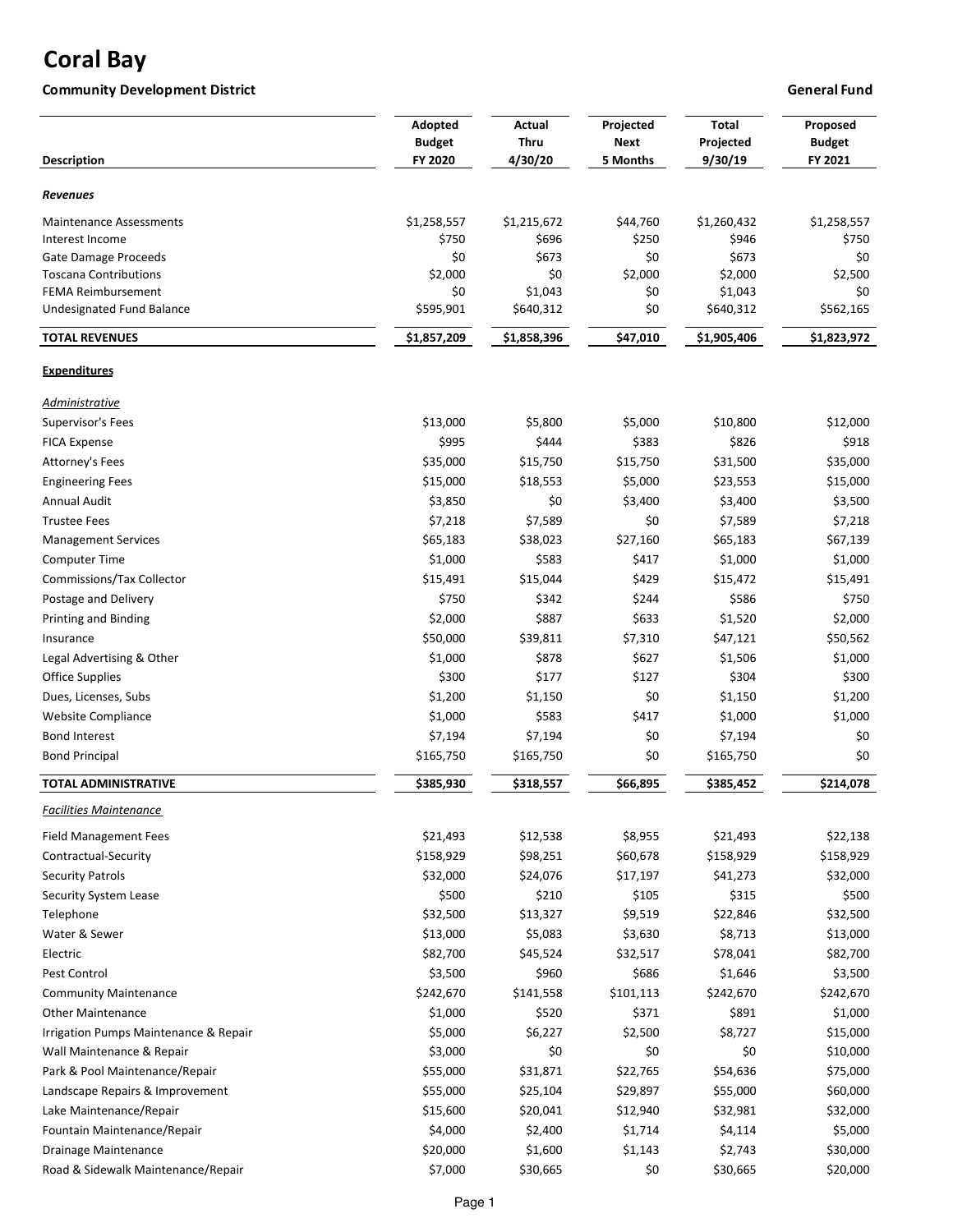## **Coral Bay**

### **Community Development District Community Development District Community Development District**

| <b>Description</b>                        | Adopted<br><b>Budget</b><br>FY 2020 | <b>Actual</b><br><b>Thru</b><br>4/30/20 | Projected<br><b>Next</b><br>5 Months | <b>Total</b><br>Projected<br>9/30/19 | Proposed<br><b>Budget</b><br>FY 2021 |
|-------------------------------------------|-------------------------------------|-----------------------------------------|--------------------------------------|--------------------------------------|--------------------------------------|
| <b>Facilities Maintenance (Continued)</b> |                                     |                                         |                                      |                                      |                                      |
| Sign Maintenance/Repair                   | \$2,200                             | \$721                                   | \$1,200                              | \$1,921                              | \$4,500                              |
| <b>Pressure Cleaning</b>                  | \$13,500                            | \$12,775                                | \$0                                  | \$12,775                             | \$30,000                             |
| Electrical Repair & Replacement           | \$25,000                            | \$16,431                                | \$11,736                             | \$28,168                             | \$25,000                             |
| <b>Holiday Decorations</b>                | \$36,224                            | \$38,211                                | \$0                                  | \$38,211                             | \$38,211                             |
| Gate Repair & Replacement                 | \$27,000                            | \$8,769                                 | \$6,264                              | \$15,033                             | \$27,000                             |
| Major Projects-FY 2020                    | \$90,000                            | \$20,406                                | \$69,594                             | \$90,000                             | \$150,000                            |
| <b>TOTAL MAINTENANCE</b>                  | \$946,816                           | \$557,265                               | \$394,524                            | \$951,789                            | \$1,110,647                          |
| <b>Capital Reserves</b>                   |                                     |                                         |                                      |                                      |                                      |
| <b>Road Resurfacing</b>                   | \$0                                 | \$0                                     | \$0                                  | \$0                                  | \$38,100                             |
| <b>Wall Repainting</b>                    | \$6,000                             | \$3,500                                 | \$2,500                              | \$6,000                              | \$6,000                              |
| <b>TOTAL CAPITAL RESERVES</b>             | \$6,000                             | \$3,500                                 | \$2,500                              | \$6,000                              | \$44,100                             |
| <b>TOTAL EXPENDITURES</b>                 | \$1,338,746                         | \$879,322                               | \$463,920                            | \$1,343,242                          | \$1,368,825                          |
| UNASSIGNED FUND BALANCE                   | \$518,463                           | \$979,075                               | ( \$416, 910)                        | \$562,165                            | \$455,147                            |
|                                           | FY 2017                             | FY 2018                                 | FY 2019                              | FY 2020                              | FY 2021                              |
| <b>Total Net Maintenance Assessment</b>   | \$1,160,208                         | \$1,245,946                             | \$1,243,066                          | \$1,243,066                          | \$1,243,066                          |
| <b>Total Net Debt Assessment</b>          | \$89,138                            | \$91,163                                | \$91,163                             | \$91,163                             | \$91,163                             |
| Discounts 4%                              | \$52,649                            | \$53,484                                | \$56,238                             | \$56,238                             | \$56,238                             |
| Collections 1%                            | \$12,241                            | \$13,371                                | \$13,497                             | \$13,497                             | \$13,497                             |
| Property Appraiser (\$2 Per Unit)         | \$1,994                             | \$1,994                                 | \$1,994                              | \$1,994                              | \$1,994                              |
| <b>Gross Assessment</b>                   | \$1,316,229                         | \$1,405,958                             | \$1,405,958                          | \$1,405,958                          | \$1,405,958                          |
| # of Units                                | 997                                 | 997                                     | 997                                  | 997                                  | 997                                  |
| <b>Gross Assessment Per Unit</b>          | \$1.320.19                          | \$1,410.19                              | \$1,410.19                           | \$1,410.19                           | \$1.410.19                           |

 $^{(1)}$  Refer to Debt Service Fund Budget on Page 10.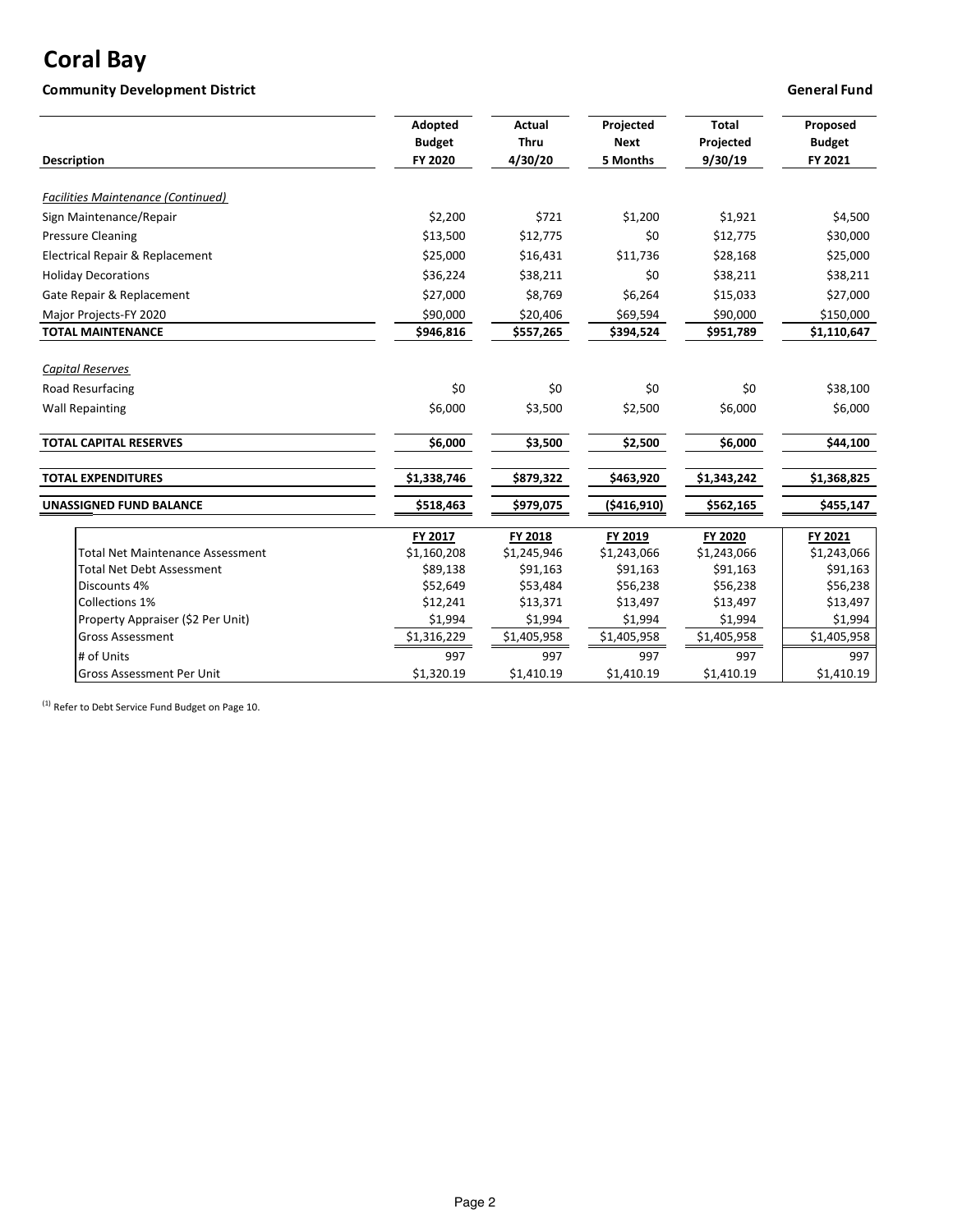**Schedule of Major Projects**

**FY 2020**

|                                     |                   | <b>PRIOR YEAR ACTUALS</b> |          | <b>PROJECTED</b>      | <b>TOTAL PROJECTED   TOTAL PROJECT</b> |             |
|-------------------------------------|-------------------|---------------------------|----------|-----------------------|----------------------------------------|-------------|
| <b>Project Description</b>          | Budgeted/Approved | <b>COSTS</b>              |          | 4/30/20 NEXT 5 MONTHS | at 9/30/2020                           | <b>COST</b> |
| Perimeter Wall/Other Areas Painting | \$37,000          | \$24.667                  | \$12,333 | \$0                   | \$12,333                               | \$37,000    |
| Playground-Freestanding Equipment   | \$8,208           | \$0                       | \$8,073  | \$0                   | \$8,073                                | \$8,073     |
|                                     | \$45,208          | \$24.667                  | \$20,406 | \$0                   | \$20,406                               | \$45,073    |
|                                     |                   |                           |          |                       |                                        |             |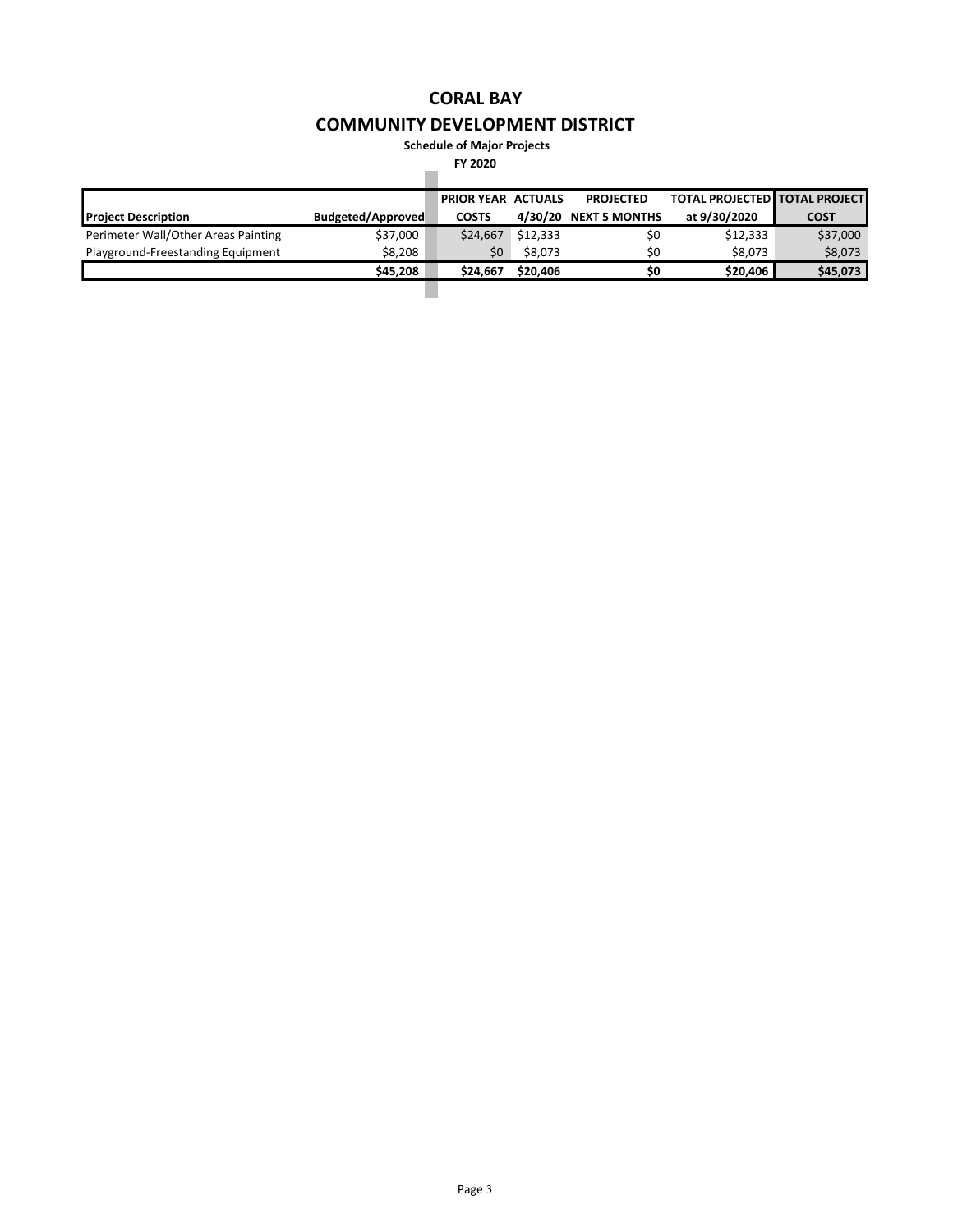PROPOSED GENERAL FUND BUDGET Fiscal Year 2021

#### **REVENUES:**

#### *Maintenance Assessment*

The District will levy a non-ad valorem assessment on all platted property within the District in order to pay the Administrative and facility maintenance expenses incurred during the fiscal year.

#### *Interest Income*

The District will invest surplus funds with a Money Market Savings Account.

#### **EXPENDITURES:**

#### **Administrative:**

#### *Supervisor Fees*

The Florida Statutes allows each board member to receive \$200 per meeting not to exceed \$4,800 in one year. The amount for the fiscal year is based upon all 5 supervisors attending the estimated 13 annual meetings.

#### *FICA Taxes*

Related payroll taxes of 7.65% for above.

#### *Engineering Fees*

The District's engineer will be providing general engineering services to the District, i.e. attendance and preparation for monthly board meetings, review invoices, etc.

#### *Attorney*

The District's legal counsel will be providing general legal services to the District, i.e. attendance and preparation for monthly meetings, review operating & maintenance contracts, etc.

#### *Annual Audit*

The District is required annually to conduct an audit of its financial records by an Independent Certified Public Accounting Firm.

#### *Trustee*

The District issued Series 2012 Special Assessment Bonds. The annual trustee fee is based on 2 Basis Points plus reimbursable expenses.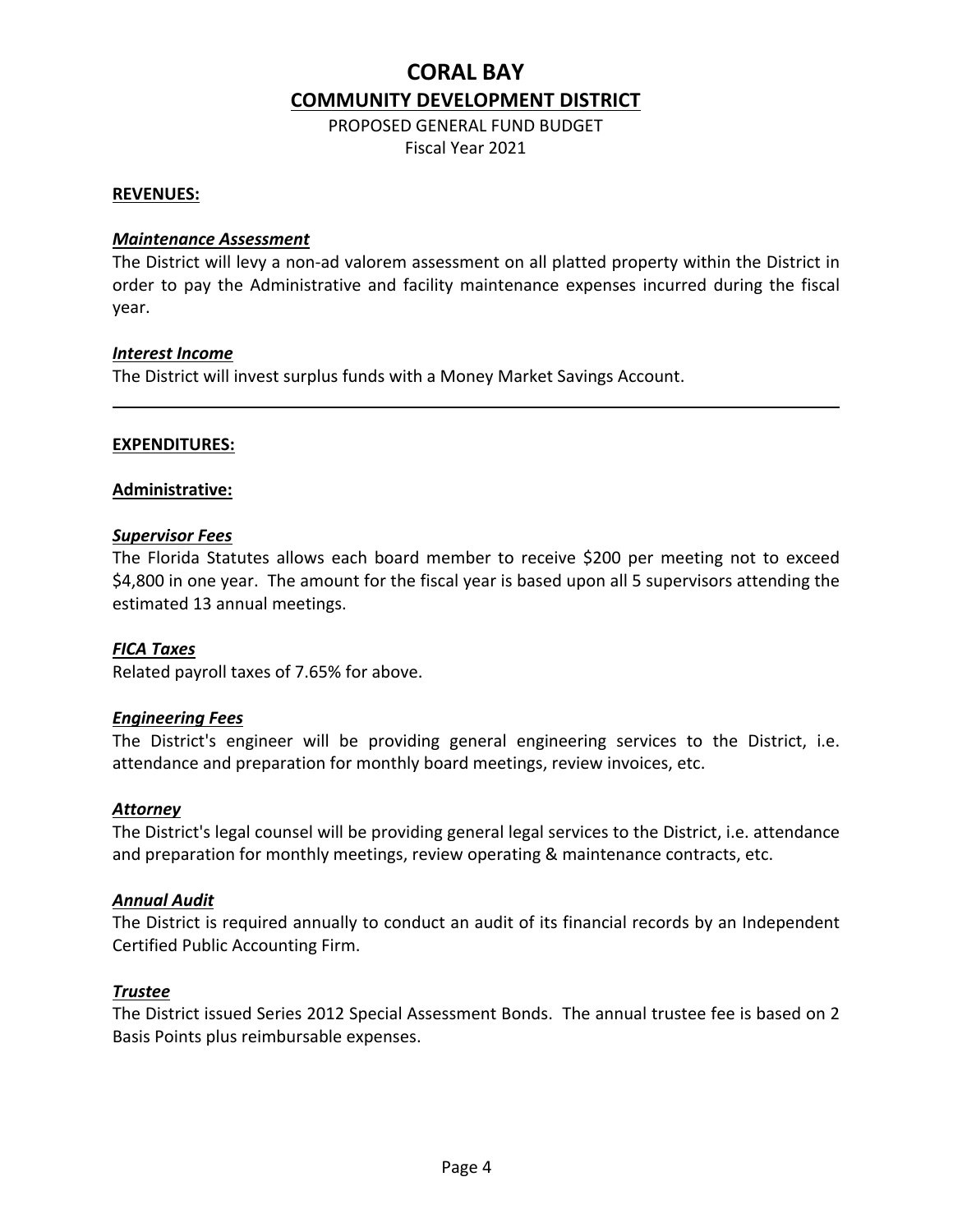PROPOSED GENERAL FUND BUDGET Fiscal Year 2021

#### *Management Fees*

The District receives Management, Accounting and Administrative services as part of a Management Agreement with Governmental Management Services. These services are further outlined in Exhibit "A" of the Management Agreement.

#### **Computer Time**

The District processes all of its financial activities, i.e., accounts payable, financial statements, etc. on a mainframe computer leased by Governmental Management Services-South Florida.

#### **Commissions/Tax Collector**

The Broward County Property appraiser charges \$2 per unit for placing the assessments on the County Tax Roll. Also included in this amount is the 1% commission the tax collector receives for collecting the assessments for the District.

#### *Postage*

Mailing of agenda packages, overnight deliveries, correspondence, etc.

#### *Printing & Binding*

Printing and Binding agenda packages for board meetings, printing of computerized checks, stationary, envelopes etc.

#### *Insurance*

The District's General Liability & Public Officials Liability Insurance policy is with Florida Municipal Insurance Trust (FMIT). FMIT specializes in providing insurance coverage to governmental agencies.

#### *Legal Advertising and Other*

The District is required to advertise various notices for monthly Board meetings, public hearings etc in a newspaper of general circulation. Also included are bank charges and any other miscellaneous expenses that are incurred during the year.

#### *Office Supplies*

Miscellaneous office supplies.

#### *Dues, Licenses & Subscriptions*

The District is required to pay an annual fee to the Department of Economic Opportunity of \$175.

#### *Website Compliance*

Per Section 189.069 F.S., all Districts must have a website by October 1, 2015 to provide detailed information on the CDD as well as links to useful websites regarding Compliance issues. This website will be maintained by GMS-SF, LLC and updated as required by the Statute.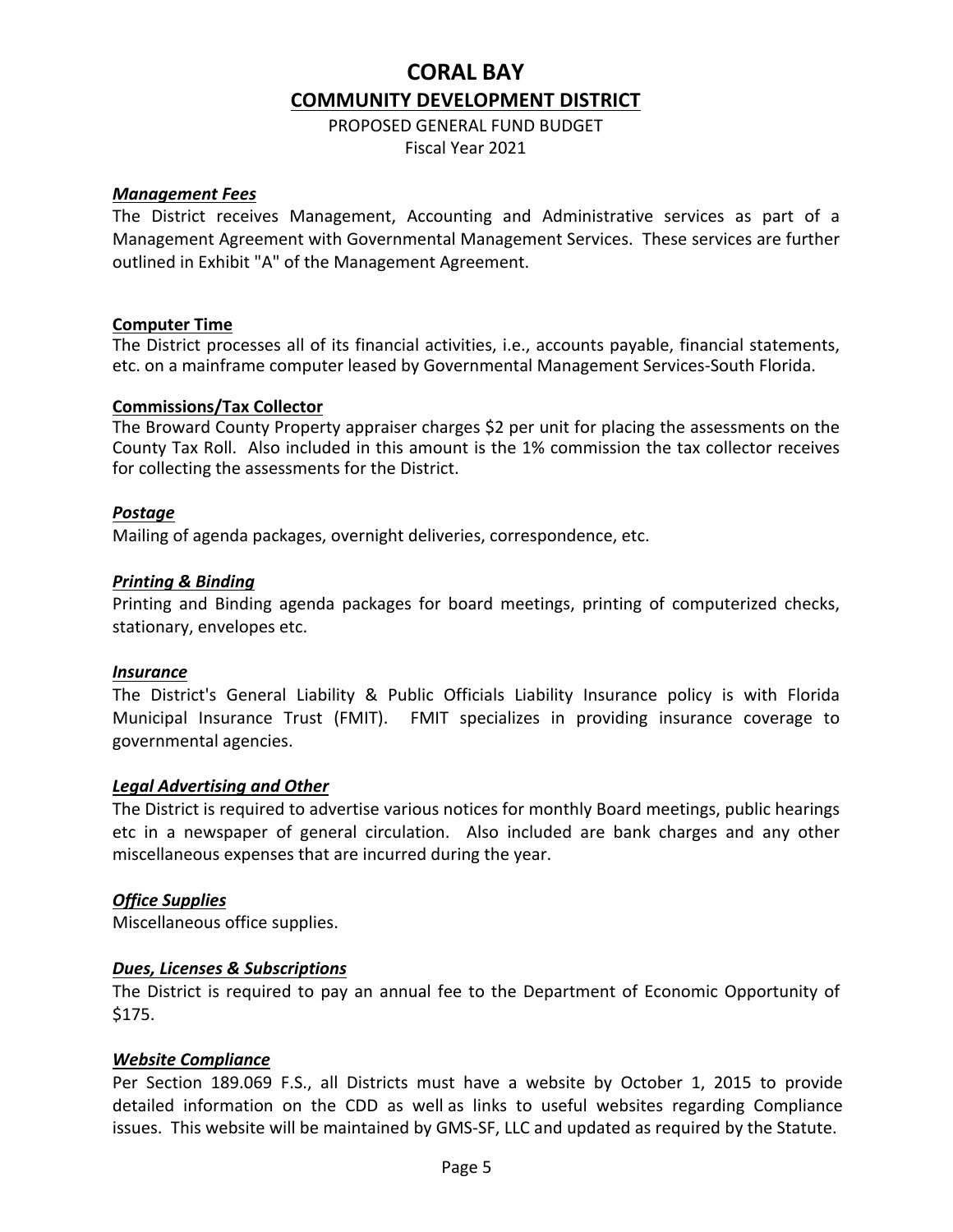PROPOSED GENERAL FUND BUDGET Fiscal Year 2021

#### **Field:**

#### **Field Management Fees**

The District has contracted with Governmental Management Services-South Florida for the supervision and on-site management of Coral Bay Community Development District. Their responsibilities include reviewing contracts and other maintenance related items.

#### **Contractual-Security**

This includes off-site monitoring and control of the District's security gates twenty-four hours per day and assisting the District with updating the database of owners, residents, and authorized guests.

#### *Security Patrols*

The District has a contracted with Capitol Security and Parking Enforcement for parking control monitoring. The District has also contracted with the Margate Police Department for security patrol throughout the District.

#### *Security System Lease*

The District has a contracted with Security & Fire Systems; the total annual charge for System maintenance is \$400.

#### *Telephone*

The District currently has two accounts with AT&T and Services with Comcast. Services include business lines and broadband services for the security gates and pool areas. Based on actual FY20 expenses, for FY 2021, \$32,500 has been budgeted for this expense.

#### *Water/Wastewater*

The District is currently responsible for the following accounts with The City of Margate:

Account Name

3101 S Bay Drive 6532 Buena Vista Drive 3135 Cape Circle

Based on FY20 actual expenses, for FY 21 \$13,000 has been budgeted for this expense.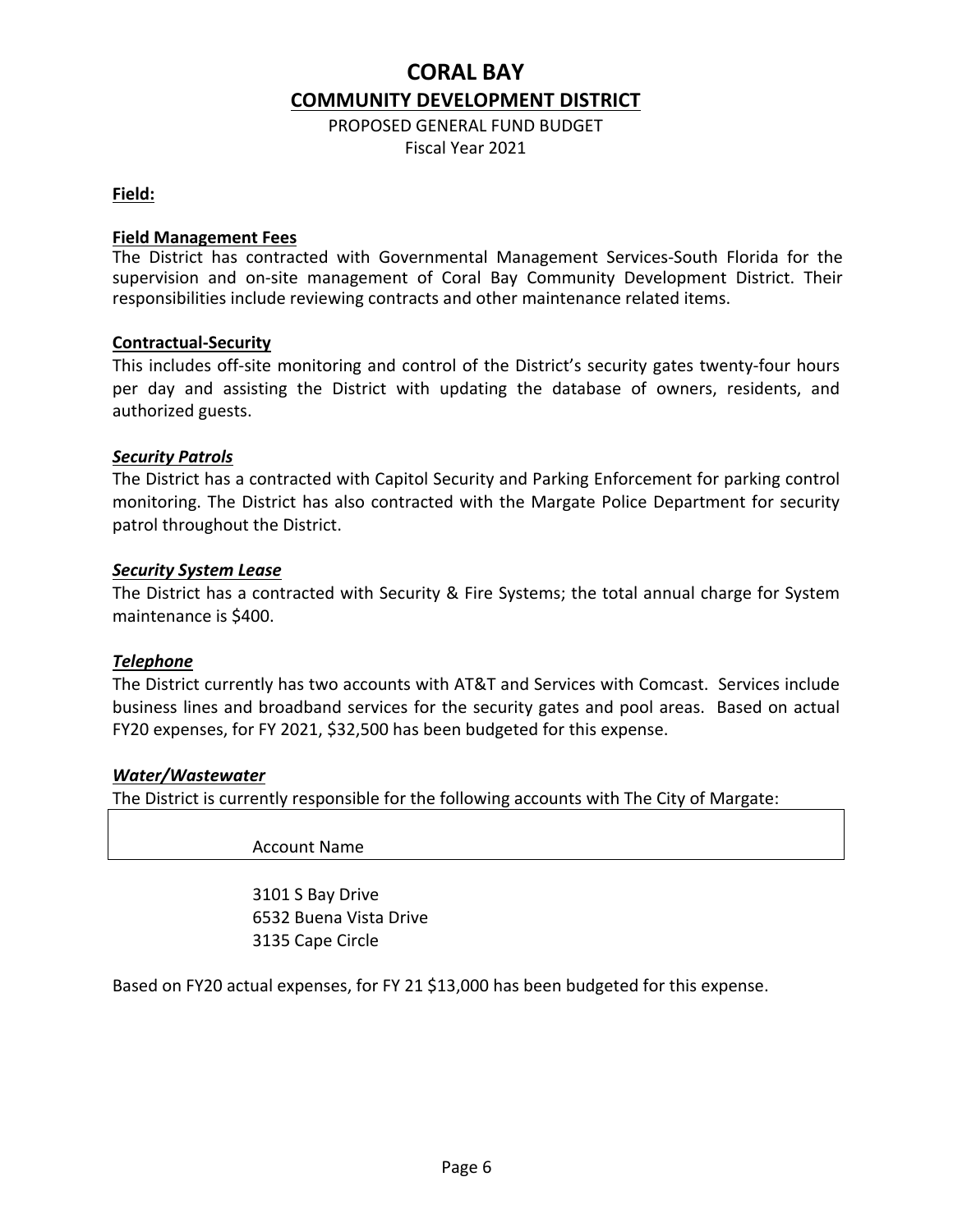PROPOSED GENERAL FUND BUDGET Fiscal Year 2021

### *Electric*

The District is currently responsible for the following accounts with Florida Power & Light:

| <b>Account Number</b> | <b>Description</b>          |
|-----------------------|-----------------------------|
| 41796-58242           | 3135 CAPE CIR # LT HSE      |
| 01876-54298           | 3060 PALM OL #WALL LIGHT    |
| 02828-41394           | 6301 N BAY DR #GATE-N       |
| 12630-77271           | 6607 SALTAIRE TER #LT       |
| 24086-87511           | 3101 S BAY DR #REC          |
| 31926-57215           | 6841 S BAY DR #PMP          |
| 32639-56223           | 3121 W BUENA VISTA DR #EN   |
| 35016-61338           | 6215 JAMES ST #LIGHTS       |
| 36843-86182           | 6543 SALTAIRE TER #ENT LT   |
| 42444-54239           | 6301 N BAY DR #3            |
| 62351-75079           | 3101 S BAY DR #GATE         |
| 62816-77069           | 3190 S BAY DR #ENT LIGHTS   |
| 68934-49550           | 3101 S BAY DR #REC-OL       |
| 71290-25230           | 6245 SEMINOLE TER # SIGN    |
| 77878-08034           | 6615 SALTAIRE TER #LT       |
| 78254-51367           | 6800 NW 30TH ST #GATE-W     |
| 79197-09001           | 6801 N BAY DR #TENNIS CT    |
| 82089-52229           | 6532 BUENA VISTA DR #CABANA |
| 88896-23339           | 3101 S BAY DR               |
| 91434-70418           | 6400 S BAY DR #PMP          |
| 92769-58262           | 6690 N BAY DR #PMP          |
| 11388-84505           | 3401 NW 62ND AVE #SL        |
| 34915-61928           | 3401 NW 62 ST #SL           |

Based on FY20 actual expenses, for FY 2021 \$82,700 has been budgeted for this expense.

#### **Pest Control**

Services include the interior service treatment of pest, insects and rodents.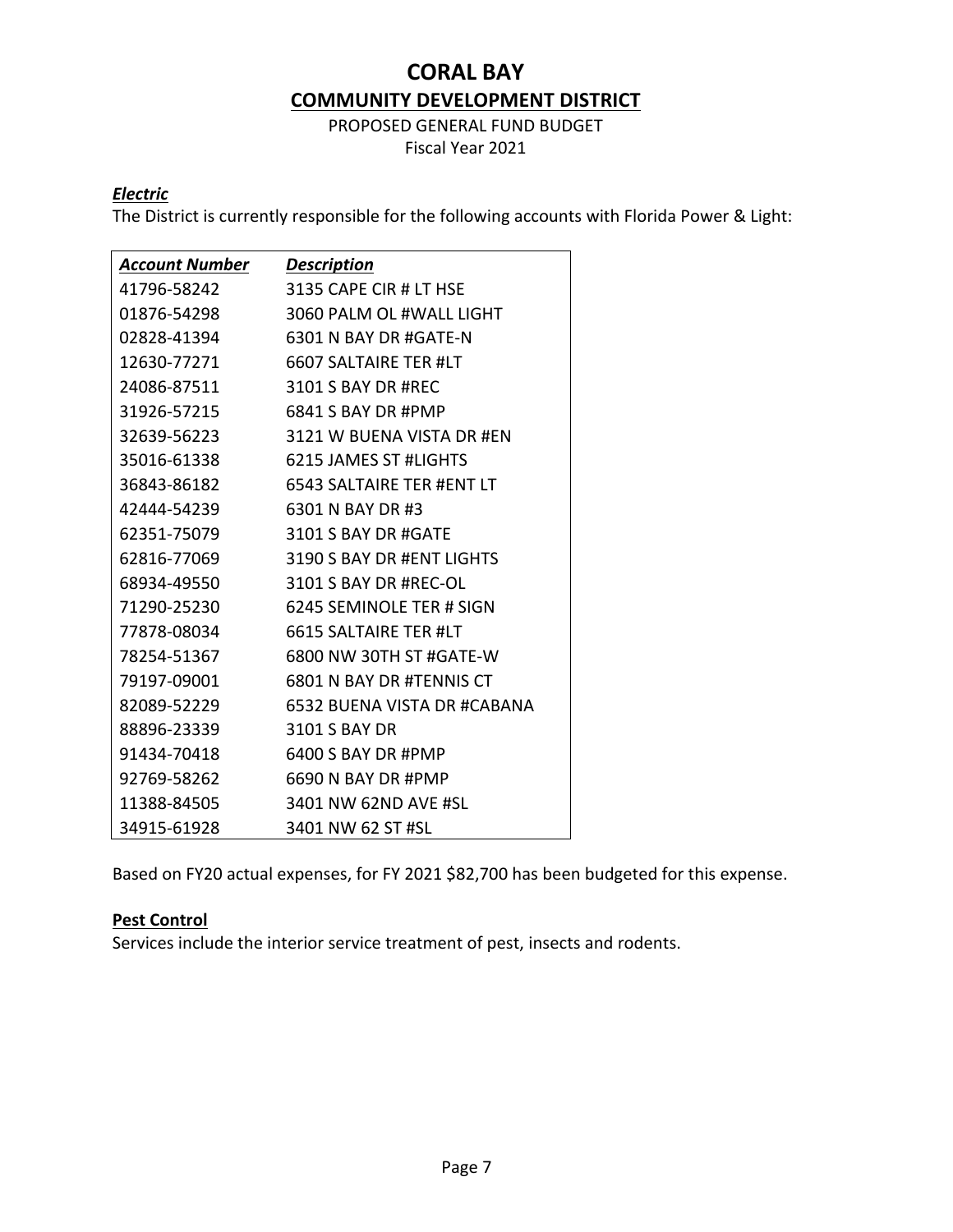PROPOSED GENERAL FUND BUDGET Fiscal Year 2021

#### *Community Maintenance:*

*Services provided by Innovative Grounds Management of Florida, LLC for the following:*

*Janitorial Contract Labor:*

*The District has contracted with Innovative Grounds Management of Florida, LLC for janitorial services at the main clubhouse, Faye's Cove, Peninsula Park, and the Common Areas. Services will include the following:*

 *Pick up trash/fallen palm fronds/Blow off common areas Restock supplies , clean restrooms, and check equipment Check lighting for bulb replacement Clean floors, mirrors, and glass three times per week Cobweb removal once per week from all bathrooms and structures*

*The amount budgeted is based on 4 hours per day (Monday-Friday) and 3 hours per day on Saturday. Amount budgeted reflects IGM's request for increase.*

#### *Landscaping Maintenance:*

*The District has contracted with Innovative Grounds Management of Florida, LLC for its annual common area landscape maintenance. The monthly maintenance services will include (amount budgeted reflects IGM's request for increase):*

 *Grass Mowing* Grass Trimming Grass Edging Plant Trimming Tree Trimming Weeding & Clearing Mulching Fertilization Insect and Pest Control/Disease Control Annuals Removal, Replacement and Installation - including topsoil

#### *Porter Services-Street Cleanup:*

The District has contracted with Innovative Grounds Management for the collection of debris and trash throughout the interior streets of the Community.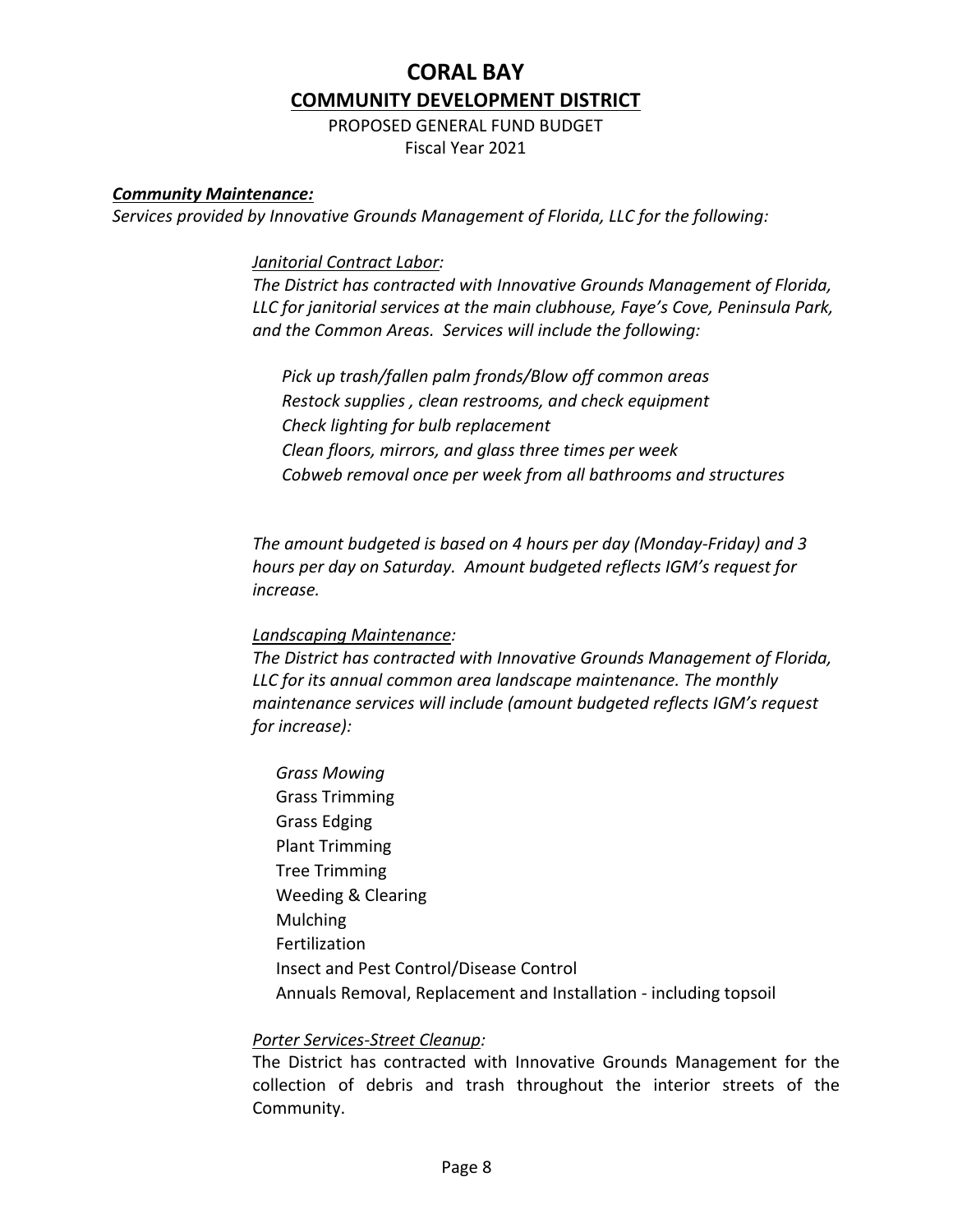PROPOSED GENERAL FUND BUDGET Fiscal Year 2021

#### *Community Maintenance (continued):*

#### *Irrigation Maintenance & Repair:*

*The District has contracted with Innovative Grounds Management of Florida, LLC to maintain and repair the irrigation system. Services will include making adjustments and repairs as required.* 

*Irrigation Water Treatment: The Treatment of rust and irrigation staining throughout the District.* 

#### *Other Maintenance*

Any unscheduled repairs and maintenance that the District should incur during the fiscal year.

#### *Irrigation Pumps Maintenance & Repair*

*The District has contracted with Innovative Grounds Management of Florida, LLC to maintain and repair the irrigation system. Services will include making unscheduled repairs and replacements as required. Includes pump maintenance contract with Hoover Pumping Systems.*

#### **Wall Maintenance & Repair**

All expenses to maintain the perimeter wall surrounding the District. Included in the budgeted amount for FY21 are for unexpected repairs due to vehicle accidents.

#### *Park and Pool Maintenance & Repairs*

Any expense related to maintaining the park and pools within the District. Also included in the budgeted amount for FY 21 are expenditures for maintaining the playground equipment and for replacement or additional purchases of equipment.

#### **Landscape Repairs & Plant Replacement**

Replacement of plants and landscaping throughout the District.

#### *Lake Maintenance*

The District is contracted with Solitude Lake Maintenance for the monthly, semi-annual and yearly maintenance. Their services include:

- Control algae
- Border Grass and Brush Control to Water's Edge
- Monthly Water Testing
- Biological Control Agent Permit Application
- Management Reporting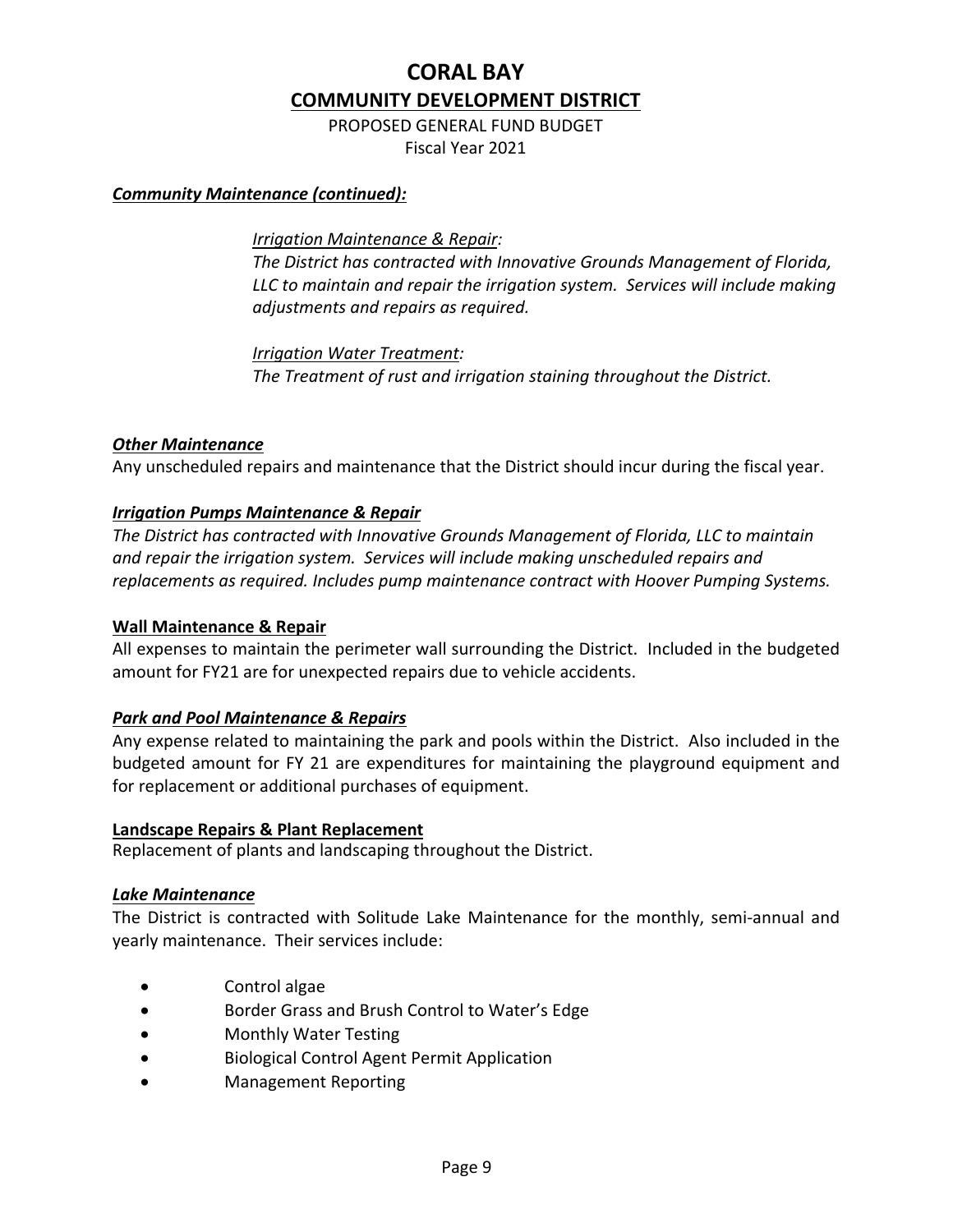PROPOSED GENERAL FUND BUDGET Fiscal Year 2021

#### **Fountain Maintenance**

The District is contracted with Solitude Lake Management for the bi-monthly maintenance of the fountain. A contingency was added for unexpected repairs and maintenance.

#### *Drainage Maintenance*

*Repairs and maintenance to the District's drainage system and includes repairs to catch basins. Also includes a storm drainage inspection report. This expense is 1/3 of total system expense.* 

#### *Road & Sidewalk Maintenance & Repair*

*Unscheduled repairs and maintenance to the District's roads and sidewalks. Amount budgeted reflects actual costs incurred during FY 2020.*

#### *Signage*

Represents estimated cost for repairing or replacing District signage. Based on past expenses, \$4,500 has been budgeted for FY 2021.

#### **Pressure Cleaning**

Annual pressure cleaning of sidewalks, entrance walls, clubhouse, park and pools, etc. The amount for FY21 also includes the pressure cleaning of the interior streets.

#### *Electrical Repair & Replacement*

Scheduled and unscheduled electrical maintenance and repairs throughout the District.

#### **Holiday Decorations**

The District has contracted for Florida CDI, LLC for the annual Holiday Lighting of the District.

#### *Gate Repairs & Replacement*

Scheduled repairs and performance maintenance on the Gates as well as any unscheduled repairs that may occur.

#### *Major Projects*

Capital projects for repair and replacement of District's Capital Assets.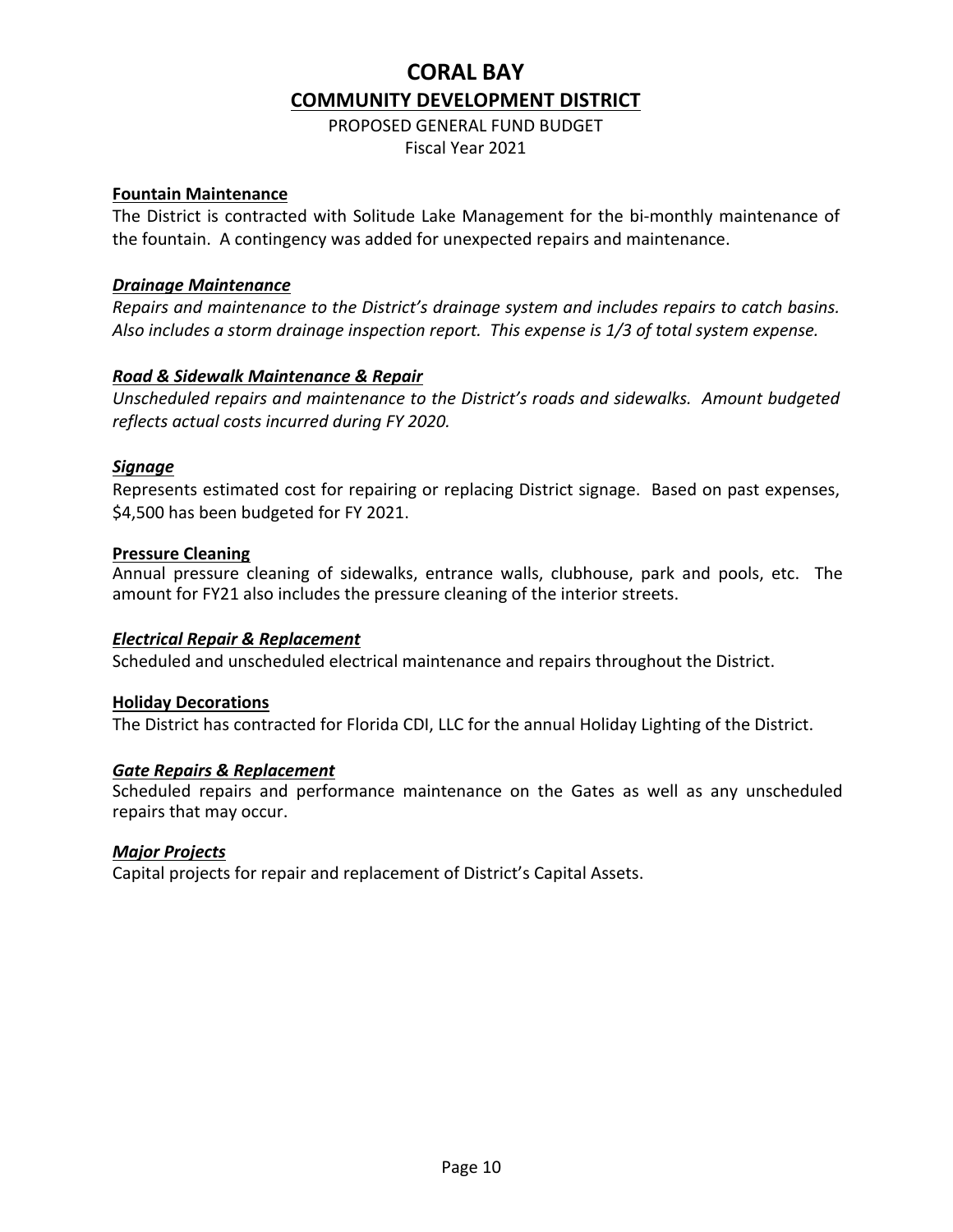### **Coral Bay Debt Service Fund**

**Community Development District Series 2012A Special Assessment Revenue Bonds** 

|                                      | Adopted                  | Actual          | Projected        | <b>Total</b>         | Proposed                 |
|--------------------------------------|--------------------------|-----------------|------------------|----------------------|--------------------------|
| <b>Description</b>                   | <b>Budget</b><br>FY 2020 | Thru<br>4/30/20 | Next<br>5 Months | Projected<br>9/30/19 | <b>Budget</b><br>FY 2021 |
|                                      |                          |                 |                  |                      |                          |
| <b>Revenues</b>                      |                          |                 |                  |                      |                          |
| Debt Assessments - A Bonds           | \$91,163                 | \$89,976        | \$3,348          | \$93,324             | \$91,163                 |
| Interest Income                      | \$0                      | \$619           | \$100            | \$719                | \$0                      |
| Carry Forward Surplus <sup>(1)</sup> | \$26,379                 | \$27,768        | \$0              | \$27,768             | \$33,487                 |
| <b>TOTAL REVENUES</b>                | \$117,541                | \$118,364       | \$3,448          | \$121,812            | \$124,649                |
| <b>Expenditures</b>                  |                          |                 |                  |                      |                          |
| Series 2012A                         |                          |                 |                  |                      |                          |
| Interest - 11/01                     | \$14,163                 | \$14,163        | \$0              | \$14,163             | \$12,513                 |
| Interest - 05/01                     | \$14,163                 | \$0             | \$14,163         | \$14,163             | \$12,513                 |
| Principal - 05/01                    | \$60,000                 | \$0             | \$60,000         | \$60,000             | \$65,000                 |
| <b>TOTAL EXPENDITURES</b>            | \$88,325                 | \$14,163        | \$74,163         | \$88,325             | \$90,025                 |
| <b>EXCESS REVENUES</b>               | \$29,216                 | \$104,201       | (570, 714)       | \$33,487             | \$34,624                 |

11/1/21 Interest

2012A \$10,725.00

 $^{(1)}$  Carry forward surplus is net of the reserve requirement  $$10,725.00$